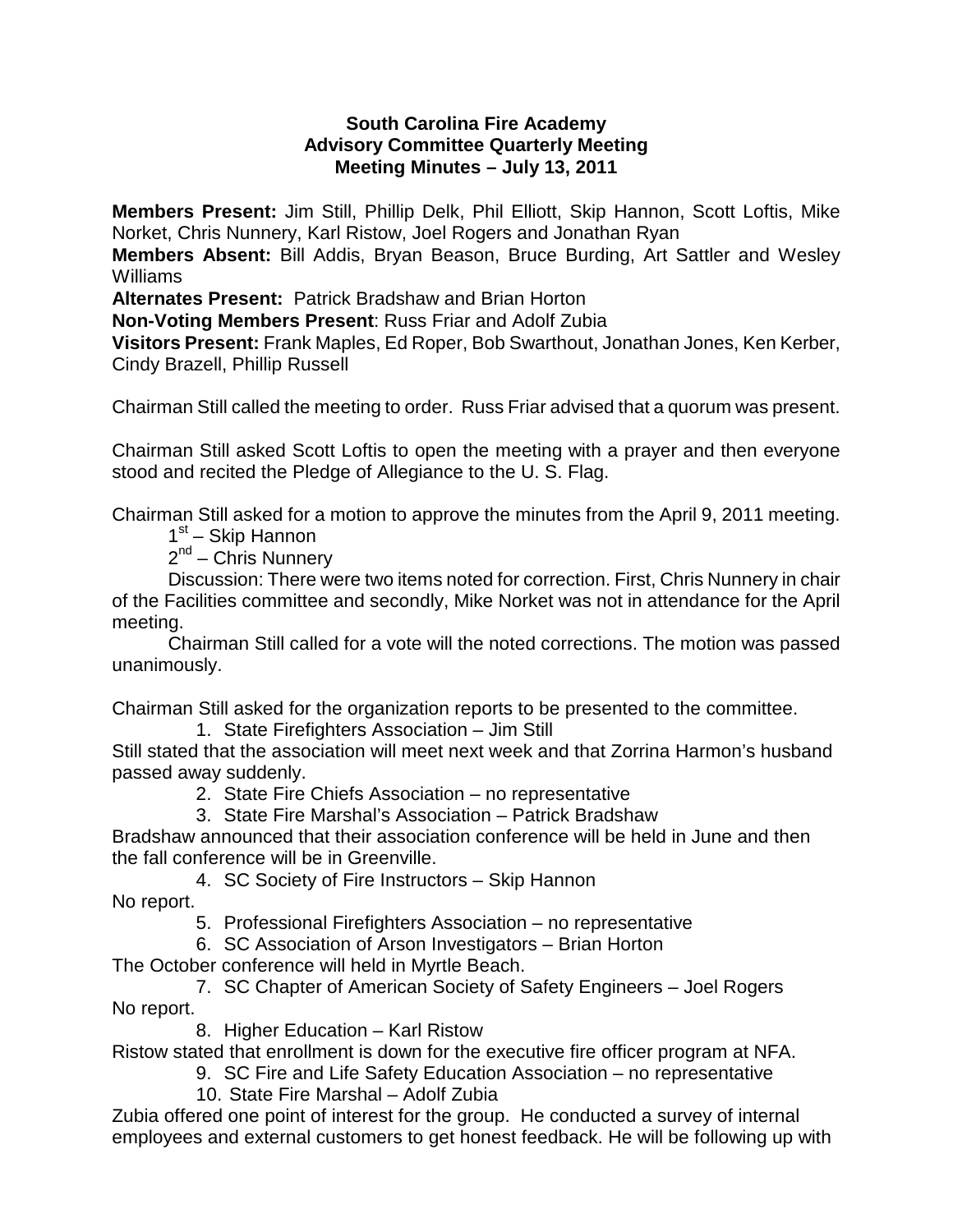division leadership to review. There were some very strong comments reported. Zubia stated hopes to hire a superintendent for the Fire Academy quickly. Also, Zubia said he took the liberty to designate a facilities committee for the entire complex to come up with a plan to deal with immediate issues and a long term plan. The committee members are:

> Billy Roberts – chair Terrell Brown – instructor representative Chris Nunnery – outside representative Ed Roper – non-voting member

Ken Kerber asked about getting an edited version of the surveys for the advisory committee to review. Zubia stated he would discuss that with the leadership team. Ristow stated that the committee would only be interested in external customer comments

### 11.Fire Academy reports – Russ Friar

Friar stated that all academy reports were emailed prior to this meeting for committee review. Friar also stated that the reports included a presentation from Scott Loftis on testing pathways. If you have questions about the proposal call him with your questions. However, Friar did note that on the financial side the 1% money is up 13.33 % to the division.

Ristow commented that looking at the Firefighter II challenge information, which it didn't seem like many people were taking advantage of the process.

Rick Dunn presented a live demonstration of the Firefighter I online course. This course was built here at the Fire Academy by Academy staff. The cost to provide this online course to the student is \$85.50, the cost to the student to take the course will be \$5.

Chairman Still asked for reports from the standing committees.

## **Facilities Committee** – Chris Nunnery

Nothing major to report. Zubia has established an internal facility committee and wants  $a 5 - 10$  year plan for updating the facilities.

#### **Curriculum Committee** – Karl Ristow

Ristow stated that he would like to have a Fire Officer III program in the future.

## **Finance committee** – Joel Rogers

Rogers reported that this committee did not the audit but did meet the Ed Roper and went over the same reports issued today. The Fire Academy is in good financial shape. Wesley Williams and Alan Sistare have been added to this committee.

#### **Old Business** – none

**New Business** – elect a vice chairman. Chris Nunnery was nominated and accepted the position.